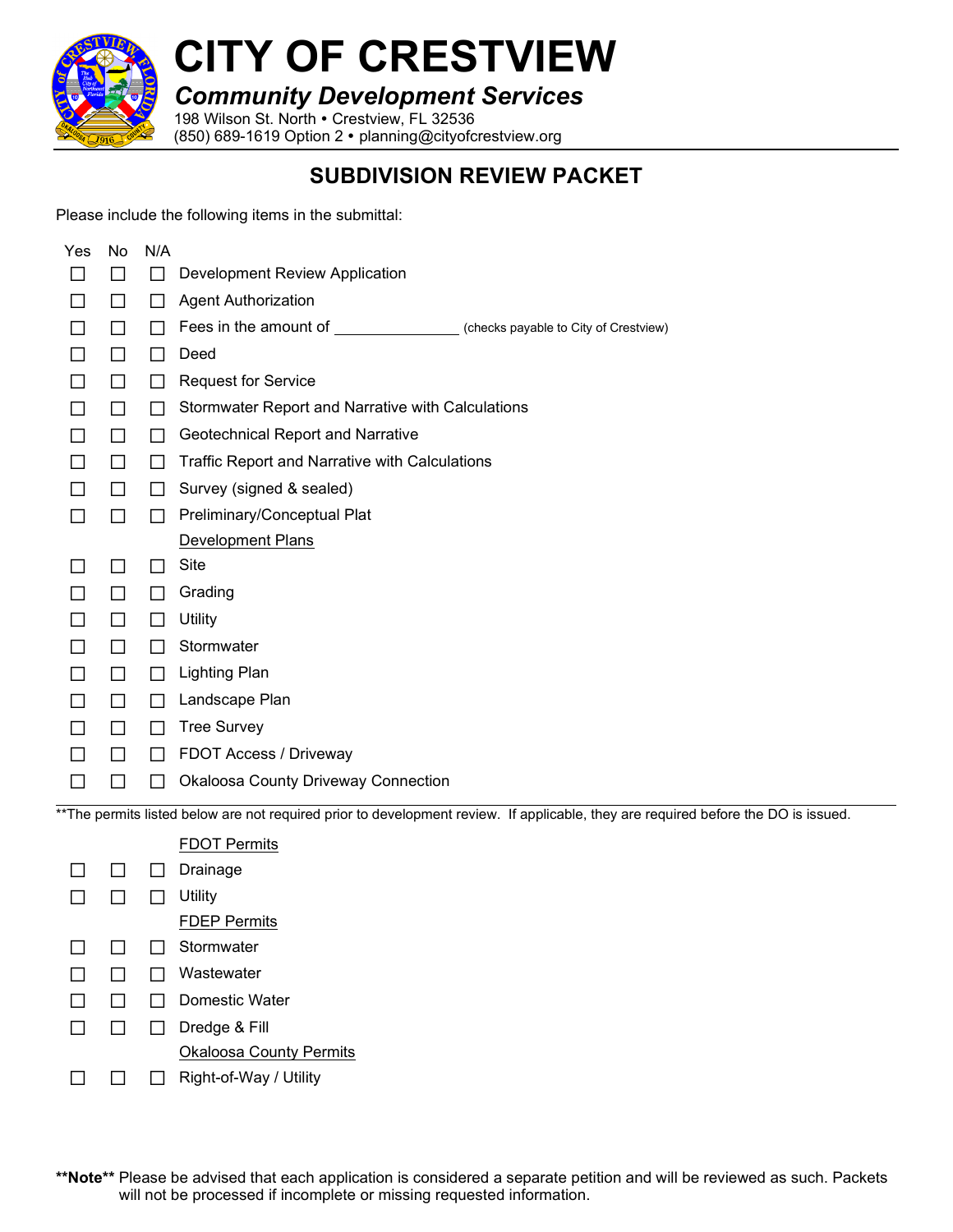

*Community Development Services*

198 Wilson St. North . Crestview, FL 32536 (850) 689-1619 Option 2 planning@cityofcrestview.org

### **SUBDIVISION REVIEW APPLICATION**

### **Applicant Contact Information:**

| <b>Applicant:</b>             |                                                                                                                                                                                                                                                              |  |  |
|-------------------------------|--------------------------------------------------------------------------------------------------------------------------------------------------------------------------------------------------------------------------------------------------------------|--|--|
|                               |                                                                                                                                                                                                                                                              |  |  |
|                               |                                                                                                                                                                                                                                                              |  |  |
| Phone:                        |                                                                                                                                                                                                                                                              |  |  |
|                               |                                                                                                                                                                                                                                                              |  |  |
|                               |                                                                                                                                                                                                                                                              |  |  |
|                               |                                                                                                                                                                                                                                                              |  |  |
|                               |                                                                                                                                                                                                                                                              |  |  |
| Phone:                        |                                                                                                                                                                                                                                                              |  |  |
|                               |                                                                                                                                                                                                                                                              |  |  |
| <b>Engineer:</b>              | <u> 1980 - Johann Stoff, deutscher Stoffen und der Stoffen und der Stoffen und der Stoffen und der Stoffen und der</u>                                                                                                                                       |  |  |
|                               |                                                                                                                                                                                                                                                              |  |  |
|                               |                                                                                                                                                                                                                                                              |  |  |
| Phone:                        |                                                                                                                                                                                                                                                              |  |  |
|                               |                                                                                                                                                                                                                                                              |  |  |
|                               | <b>Project / Site Information</b>                                                                                                                                                                                                                            |  |  |
| <b>Project Name:</b>          | <u> 1980 - Johann Barn, fransk politik (f. 1980)</u>                                                                                                                                                                                                         |  |  |
| <b>Address:</b>               |                                                                                                                                                                                                                                                              |  |  |
|                               |                                                                                                                                                                                                                                                              |  |  |
| Parcel ID #(s):               |                                                                                                                                                                                                                                                              |  |  |
| Zoning:                       |                                                                                                                                                                                                                                                              |  |  |
|                               |                                                                                                                                                                                                                                                              |  |  |
| <b>Recreational Use Area:</b> | # of Units Proposed:<br><u>and the community of the community of the community of the community of the community of the community of the community of the community of the community of the community of the community of the community of the community</u> |  |  |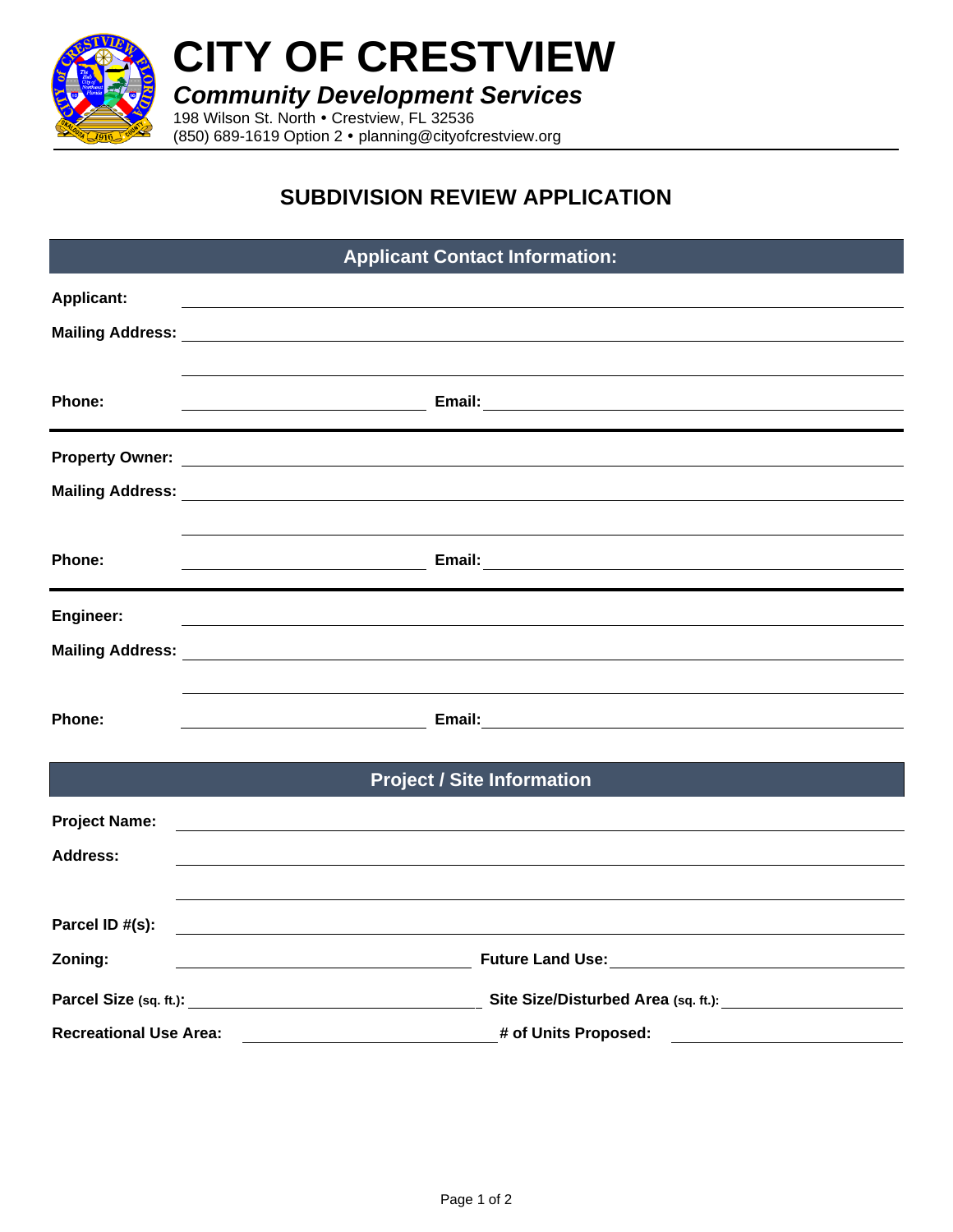

### **Consent and Understanding**

I (the undersigned), **Example 2** is a set of the undersigned),  $\frac{1}{2}$  being first duly sworn, depose and say that I am the owner, attorney, attorney-in-fact, agent, lessee or representative of the owner of the property described and which is the subject matter of the proposed application; that all answers to the questions in this application, and all sketches, data and other supplementary matter attached to and made a part of the application are honest and accurate to the best of my knowledge and belief. I understand this application must be complete and accurate before the application can be processed, and that I am authorized to sign the application by the owner or owners. I authorize City of Crestview staff and agents to visit the site as necessary for proper review of this application.

Furthermore, I have read and understand all the information provided in this application packet, the requirements identified within the packet, and do hereby agree to provide the necessary information requested by the City of Crestview. I also understand that an approved Development Order from the city must be submitted to the city's Building Department by the applicant before commencement of construction is authorized. I also understand development orders are valid for a period of twelve (12) months from the date of issuance, unless the Community Development Services Director grants an extension.

As the registered owner / authorized agent, I hereby submit this application for the development of the subject site. Should there be a change in ownership, authorized agent, legal description, or proposed development, while this application is being processed, I shall notify the Community Development Services in writing immediately.

| Owner/Agent             | Signature                                                                                                      | Date |  |  |
|-------------------------|----------------------------------------------------------------------------------------------------------------|------|--|--|
| Owner                   | Signature                                                                                                      | Date |  |  |
| Owner                   | Signature                                                                                                      | Date |  |  |
| Owner                   | Signature                                                                                                      | Date |  |  |
| <b>STATE OF FLORIDA</b> |                                                                                                                |      |  |  |
|                         |                                                                                                                |      |  |  |
|                         | The foregoing instrument was acknowledged before me this _____________ day of _______________________________, |      |  |  |
|                         |                                                                                                                |      |  |  |
|                         |                                                                                                                |      |  |  |
| (Notary Seal)           |                                                                                                                |      |  |  |
|                         | NOTARY PUBLIC - STATE OF FLORIDA                                                                               |      |  |  |
|                         | NAME OF NOTARY - TYPED OR PRINTED                                                                              |      |  |  |
|                         | <b>COMMISSION #</b>                                                                                            |      |  |  |

\*\***Note**\*\* This application must be completed and signed by all property owners or an authorized agent. If the applicant is an agent, all property owners must sign an Agent Authorization form.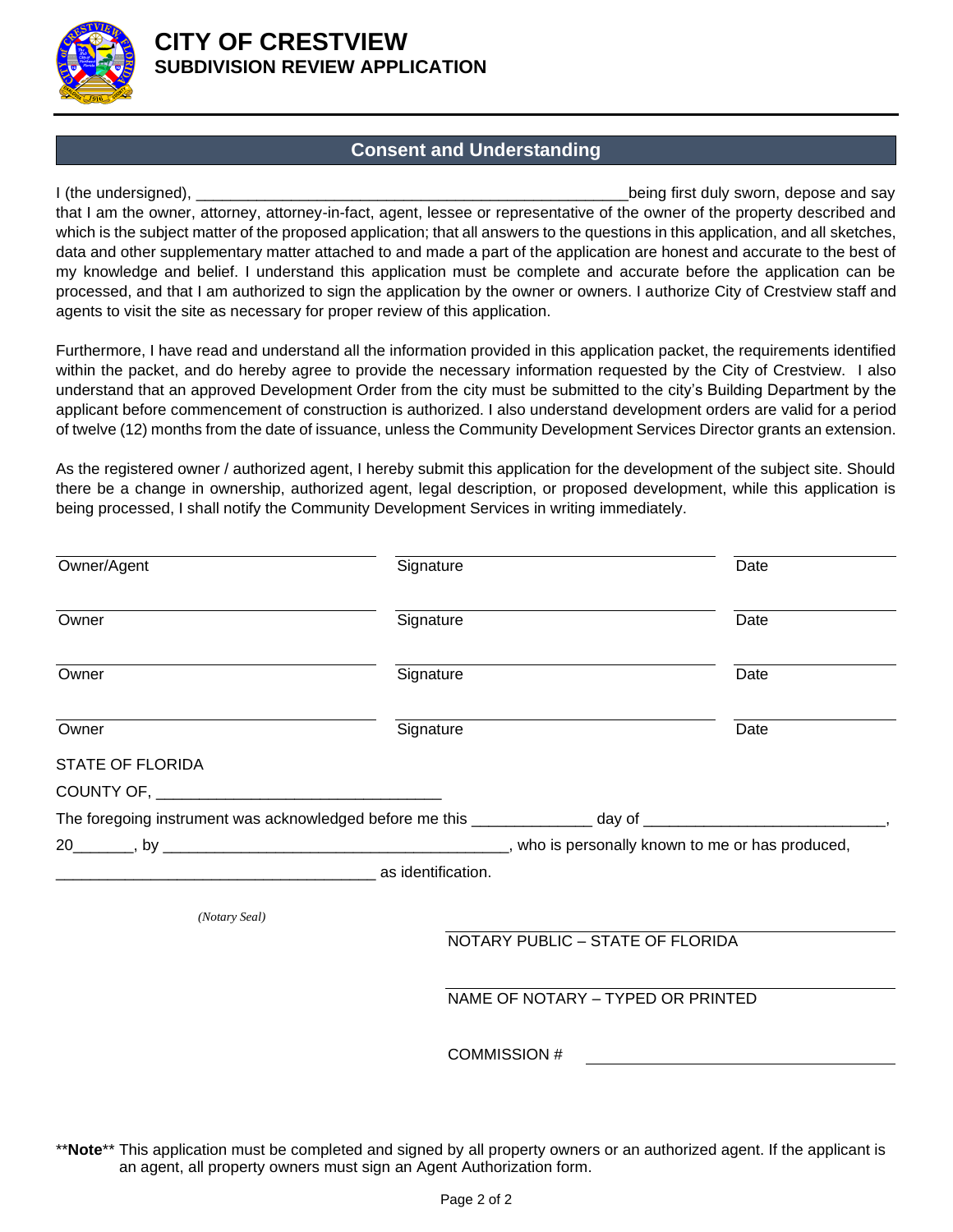

*Community Development Services*

198 Wilson St. North . Crestview, FL 32536 (850) 689-1619 Option 2 planning@cityofcrestview.org

## **AGENT AUTHORIZATION**

I (we) hereby certify ownership of the property within this application and approve of the requested action herein and certify

that **intervalse and is designated as the agent for the owner(s)** and

is authorized to act on my (our) behalf involving this application.

| Signature                                                                                                                                                                                                                            | Date |  |  |
|--------------------------------------------------------------------------------------------------------------------------------------------------------------------------------------------------------------------------------------|------|--|--|
| Signature                                                                                                                                                                                                                            | Date |  |  |
| Signature                                                                                                                                                                                                                            | Date |  |  |
| Signature                                                                                                                                                                                                                            | Date |  |  |
|                                                                                                                                                                                                                                      |      |  |  |
|                                                                                                                                                                                                                                      |      |  |  |
| The foregoing instrument was acknowledged before me this only and and day of                                                                                                                                                         |      |  |  |
|                                                                                                                                                                                                                                      |      |  |  |
| <b>All School Control Control Control Control Control Control Control Control Control Control Control Control Control Control Control Control Control Control Control Control Control Control Control Control Control Control Co</b> |      |  |  |
|                                                                                                                                                                                                                                      |      |  |  |
| NOTARY PUBLIC - STATE OF FLORIDA                                                                                                                                                                                                     |      |  |  |
| NAME OF NOTARY - TYPED OR PRINTED                                                                                                                                                                                                    |      |  |  |
|                                                                                                                                                                                                                                      |      |  |  |

COMMISSION #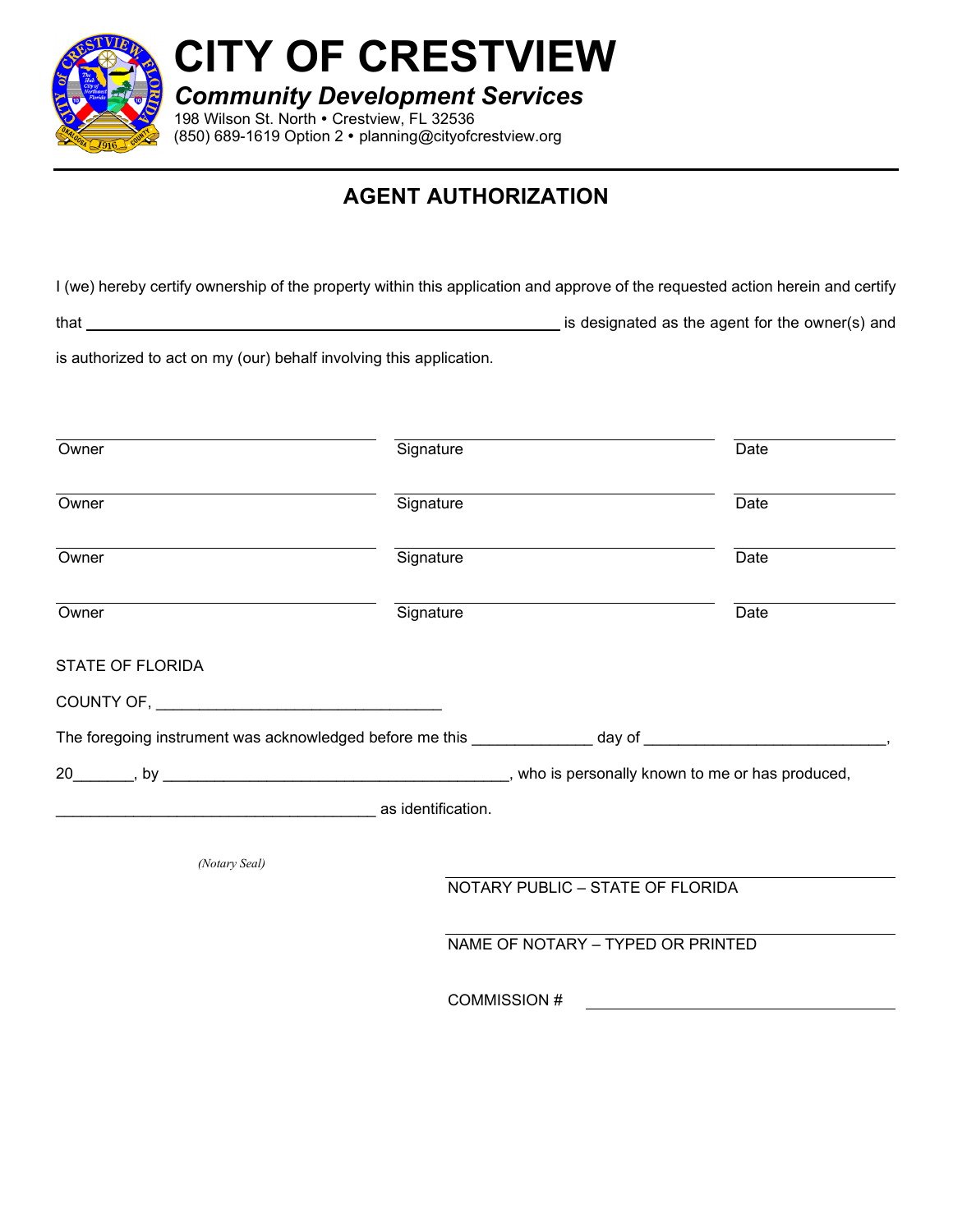

### *Public Services*

715 North Ferdon Boulevard • Crestview, FL 32536 (850) 682-6132 publicworks@cityofcrestview.org

### **REQUEST FOR SERVICE**

- \*\* This form shall be completed by the project engineer. The estimated flow provided below is utilized to determine available capacity as well as Water and/or Sewer Impact fees.
- \*\* See the attached Water and Sewer Impact Fee Ordinance Excerpt.<br>\*\* Water usage is monitored for a period of two years. The property of
- Water usage is monitored for a period of two years. The property owner will receive notice of tracking results at the end of one year and depending upon consumption, may receive a bill for additional ERUs at the end of two years from date of final Certificate of Occupancy.

| <b>Project Information</b>                                                                            |                               |       |             |                      |       |  |
|-------------------------------------------------------------------------------------------------------|-------------------------------|-------|-------------|----------------------|-------|--|
| <b>Project Name:</b>                                                                                  |                               | Date: |             |                      |       |  |
| Service(s) Requested: □ Water □ Sewer<br>Project Area (Acres):                                        |                               |       |             |                      |       |  |
| Type of Development: $\square$ Residential $\square$ Commercial $\square$ Industrial $\square$ Other: |                               |       |             |                      |       |  |
| <b>Brief Project Description:</b>                                                                     |                               |       |             |                      |       |  |
| <b>Number and/or Size of Units:</b>                                                                   |                               |       |             |                      |       |  |
| Estimated Avg. Daily Flow (GPD) Water:                                                                | Sewer:                        |       | Irrigation: |                      | Fire: |  |
| How will Water or Sewer Service be Provided if not from the City?                                     |                               |       |             |                      |       |  |
|                                                                                                       |                               |       |             |                      |       |  |
| <b>Special Requirements?</b>                                                                          |                               |       |             |                      |       |  |
|                                                                                                       | <b>Applicant Information:</b> |       |             |                      |       |  |
| Property Owner or Authorized Agent (If Applicable):                                                   |                               |       |             |                      |       |  |
| <b>Mailing Address:</b>                                                                               |                               |       |             |                      |       |  |
| Phone #:                                                                                              | <b>Email Address:</b>         |       |             |                      |       |  |
| Developer (If Applicable):                                                                            |                               |       |             |                      |       |  |
| <b>Mailing Address:</b>                                                                               |                               |       |             |                      |       |  |
| Phone #:                                                                                              | <b>Email Address:</b>         |       |             |                      |       |  |
| Engineer (If different from Authorized Agent):                                                        |                               |       |             |                      |       |  |
| <b>Mailing Address:</b>                                                                               |                               |       |             |                      |       |  |
| Phone #:                                                                                              | <b>Email Address:</b>         |       |             |                      |       |  |
| <b>**FOR OFFICIAL USE ONLY**</b><br><b>Map Page:</b>                                                  |                               |       |             |                      |       |  |
| <b>Nearest Water Line of Adequate Size:</b>                                                           |                               |       |             |                      |       |  |
| Size:<br>Pressure:                                                                                    |                               |       |             |                      |       |  |
| <b>Nearest Sewer Line of Adequate Size:</b>                                                           |                               |       |             |                      |       |  |
| Size:                                                                                                 | $1ST L/S$ :                   |       |             | 2 <sup>ND</sup> L/S: |       |  |
| <b>Prepared By:</b>                                                                                   |                               | Date: |             |                      |       |  |
| <b>Reviewed By:</b>                                                                                   |                               |       |             |                      |       |  |